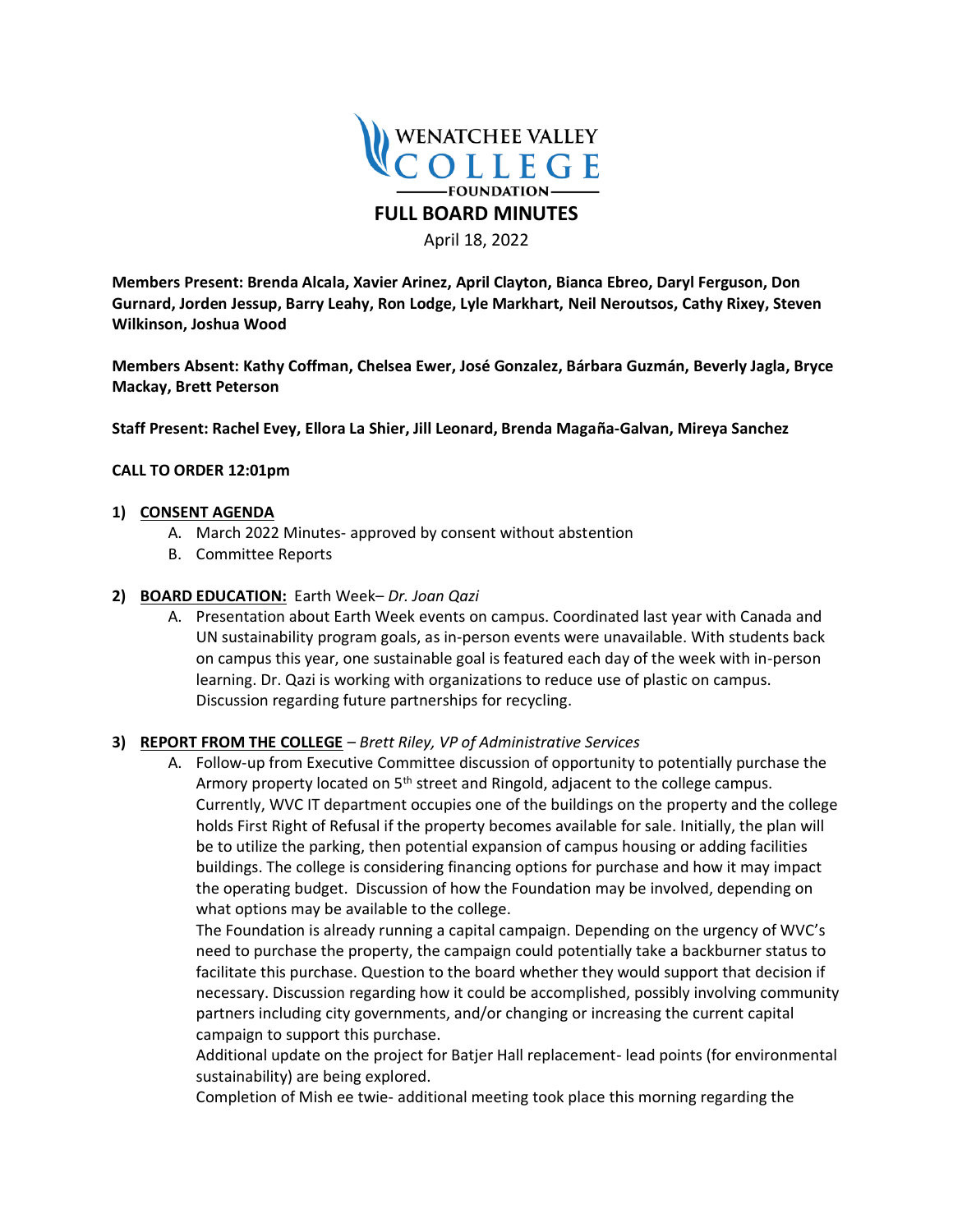remaining issues to be solved. Landscaping will be completed next week; remaining punch list items are also being worked on.

## **4) TREASURER REPORT**

- A. Income Statement (Unrestricted & Per Restrictions)- expenses and income in line with budget. Employee payroll contributions and program assessments are over budget. Overall deficit of ~\$36,000, which is below budget.
- B. Balance Sheet- \$11.1M at CFNCW as of February, down from \$11.3 in January, due to Fair Market Value shifts.
- C. Monthly Gift Report- higher contributions than this time last year, mostly due to AZ Wells Foundation scholarship (previously managed by WVC) and Tod Jones Estate gift.

## **5) OLD BUSINESS**

- A. Business After Hours- very successful event with strong board presence, turnout of 50+ guests with positive feedback from guests and chamber. Expenses in-line with typical donor events at just over \$1,000.
- B. Endowment Updates- Endowment spending policy adopted in 2019- after work on 21 endowments that were outside of the policy, only 2 remain. The second phase of the project has begun: to transfer the college's endowment funds to the Foundation for management.
- C. Building Futures Campaign Meetings- First campaign meeting scheduled for April  $19<sup>th</sup>$  has been cancelled due to low RSVP turnout. Some individual meetings with Rachel Evey and President Richardson will resume, and the remainder of the events scheduled for 4/27, 5/4 and 5/11 will continue.
- D. Fun Run- already raised over \$6,000 from business sponsorships. Employee competition has launched, and planning continues.

### **6) NEW BUSINESS**

A. Action: Fiscal Procedures Manual Update- two recommended updates from the annual audit. Budget & Finance committee has reviewed the changes and recommended approval. First change will be providing a new financial report, the general operations income statement, instead of the unrestricted income statement. Second recommendation is to obtain a dual signature for annual endowment allocation approval and transfer.

# **Motion to approve by Ron Lodge. Seconded by Lyle Markhart. Motion carried without dissent or abstention.**

# **7) EXECUTIVE DIRECTOR REPORT** *– Rachel Evey*

- A. Distinguished Alumni Award Nominations- Ten nominations received, they are being reviewed by Development and Executive committees. Recipient receives a trophy, a writeup in local publications, and throws the first pitch at the "Knight at the AppleSox" game.
- B. 2022-23 Scholarship Application- Application period has closed and they are in review. There are 9 new scholarships this year, and around \$500K will be awarded next year. Donors will be notified in the fall of the recipients of their scholarship funds.
- C. Department Fundraising- Support requests have come in from two campus departments to assist in conducting fundraising events. An agreement/procedure document will be drawn up to specify roles in these events, with the foundation providing administrative support and potentially financial sponsorship when needed.